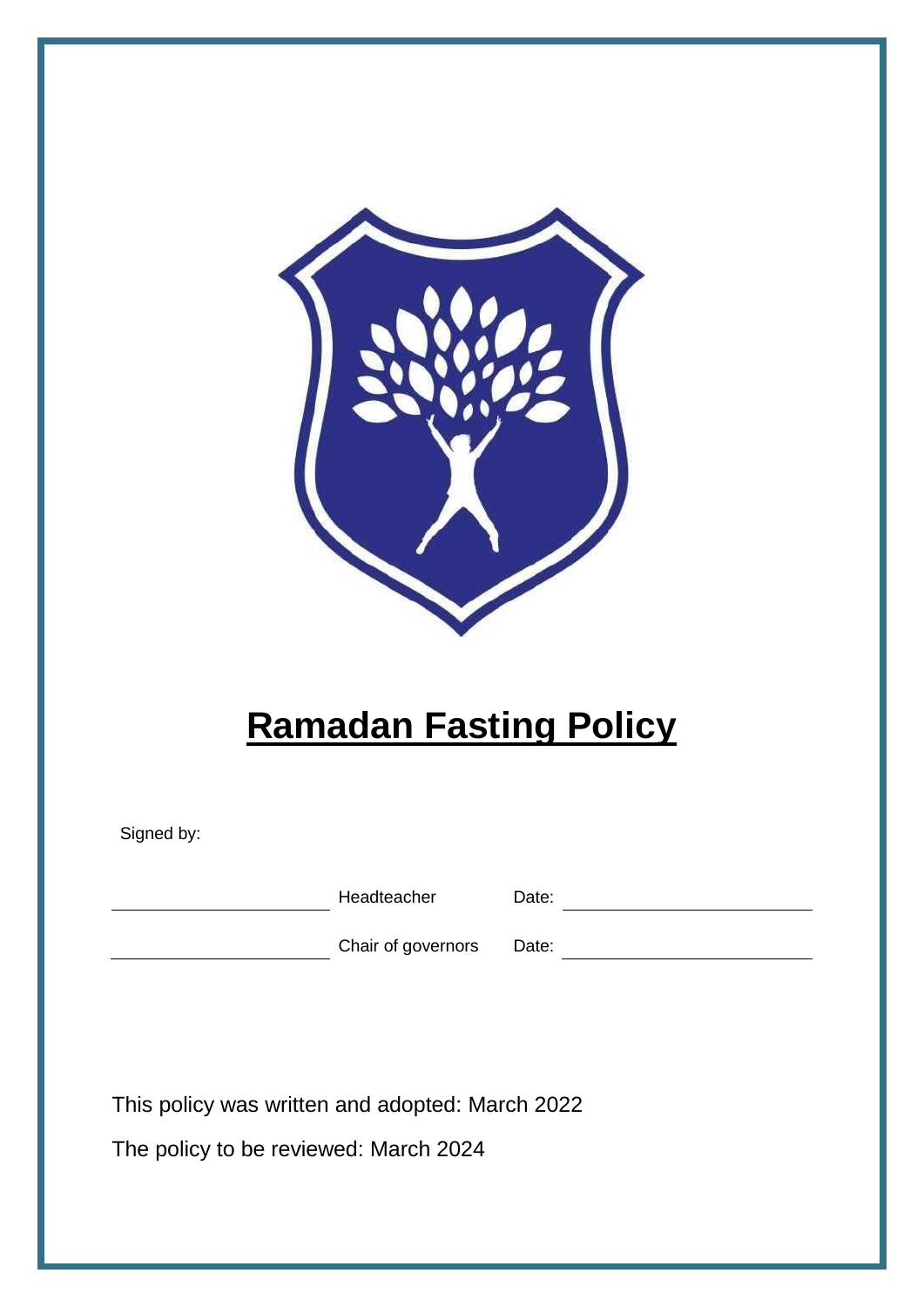This policy was devised in consultation with a range of members of the school community including representatives from the Muslim religion. Whilst we recognise that fasting is not compulsory before the age of puberty in Islam, we understand that children are often encouraged to fast or indeed wish to fast to prepare them for adulthood. We do not encourage children in KS1 or lower KS2 (Years 3 & 4) to fast.

### **Aims and Objectives:**

 To provide a safe environment for children who wish to fast during part or all of the month of Ramadan.

 To ensure the proper care of children is maintained and keep parents informed if their child is unwell.

 To further develop understanding of the different faiths represented in the school population.

Ramadan – An overview

• Ramadan is the ninth month in the Islamic calendar, and it consists of a 29–30-day period of fasting, self-control, charity-giving and goodwill to others.

 Those who fast during Ramadan are not allowed any food or water between sunrise and sunset. Instead, they are encouraged to think of cleansing the whole self, through prayer and reflection.

#### **Implementation:**

 All parents must inform the school in writing if they wish their child to fast for part or all of the month of Ramadan. We ask that parents complete a 'fasting permission slip'; these slips are available from the office or can be emailed on request (see appendix 1).

• If a child says that they are fasting, but the school has not received a permission slip from their parent, they will be dealt with in a respectful manner and parents will be contacted to check this information. If parents are not contactable, then the child will not miss lunch and this will be offered to them as school has a duty of care to their pupils.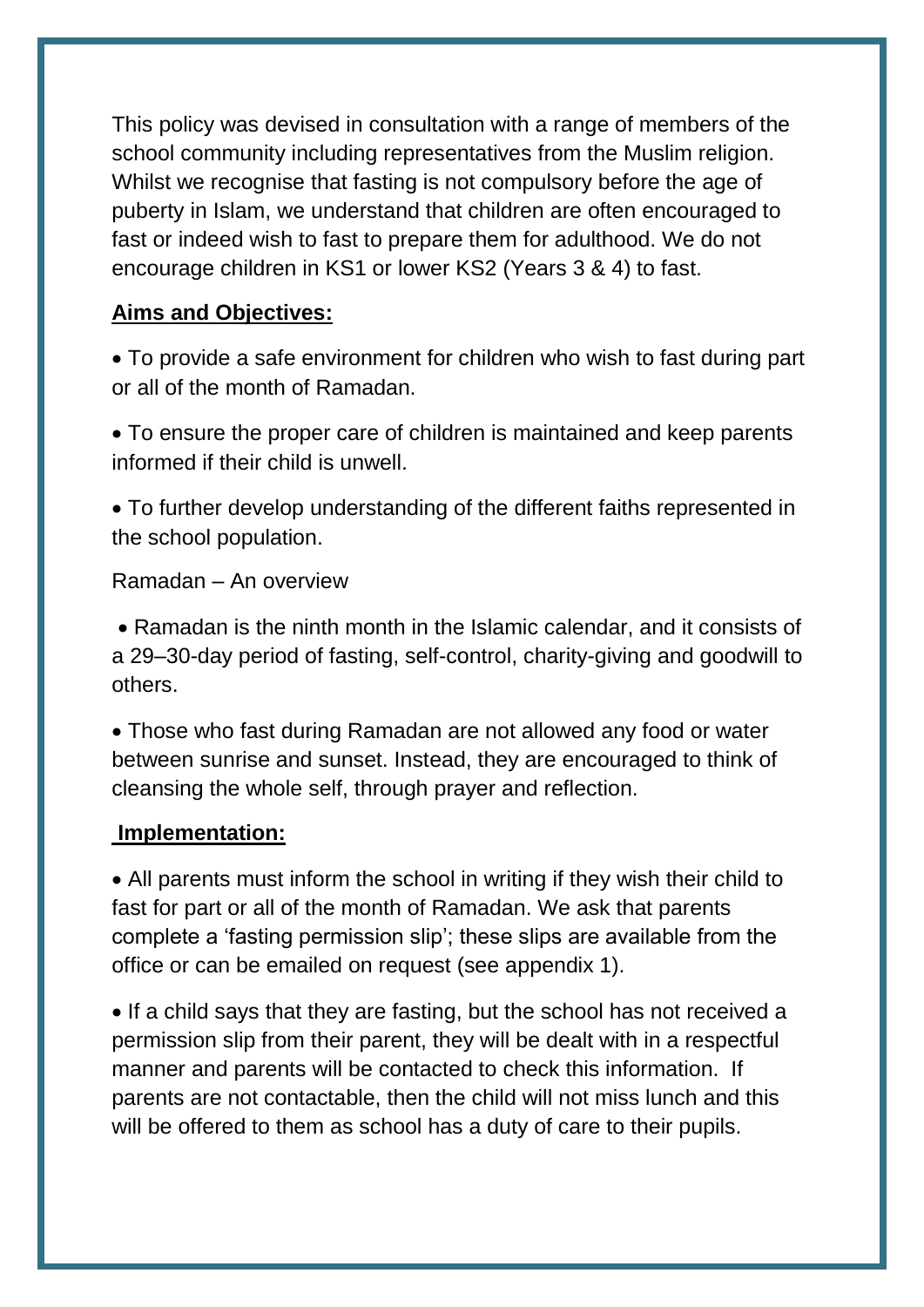Children who are fasting should not be expected to exert themselves physically.

 For Health and Safety reasons, pupils who are fasting do not do active physical education lessons at the time they are fasting. At this time, they will do some health related learning.

 Children who are fasting will not be allowed to participate in rigorous activities such as running around at lunch time. They will be encouraged to make use of quiet areas on the playground or the school library in order to conserve their energy.

 As is the tradition in the school, RE lessons and an assembly will be held during the school year to create an understanding of the Muslim faith and the festival of Eid-ul-Fitr.

 All children that fast will need to bring an emergency snack with them to school daily. This should be something healthy.

• In the rare circumstances of a child becoming distressed or unwell when he or she is fasting, the school will initially call parents to inform them and seek advice. If the parents cannot be contacted, then the school will encourage the child to break their fast by eating their emergency snack and having a drink of water.

• If a child has a medical condition that would be complicated by fasting, e.g. diabetes, the child will not be permitted to fast at school.

#### **Health and Safety:**

 Parents MUST inform the school via a permission slip if their child is fasting.

 The school will inform parents immediately if their child who is fasting becomes unwell.

 Children who fast must conserve their energy and not join in strenuous games.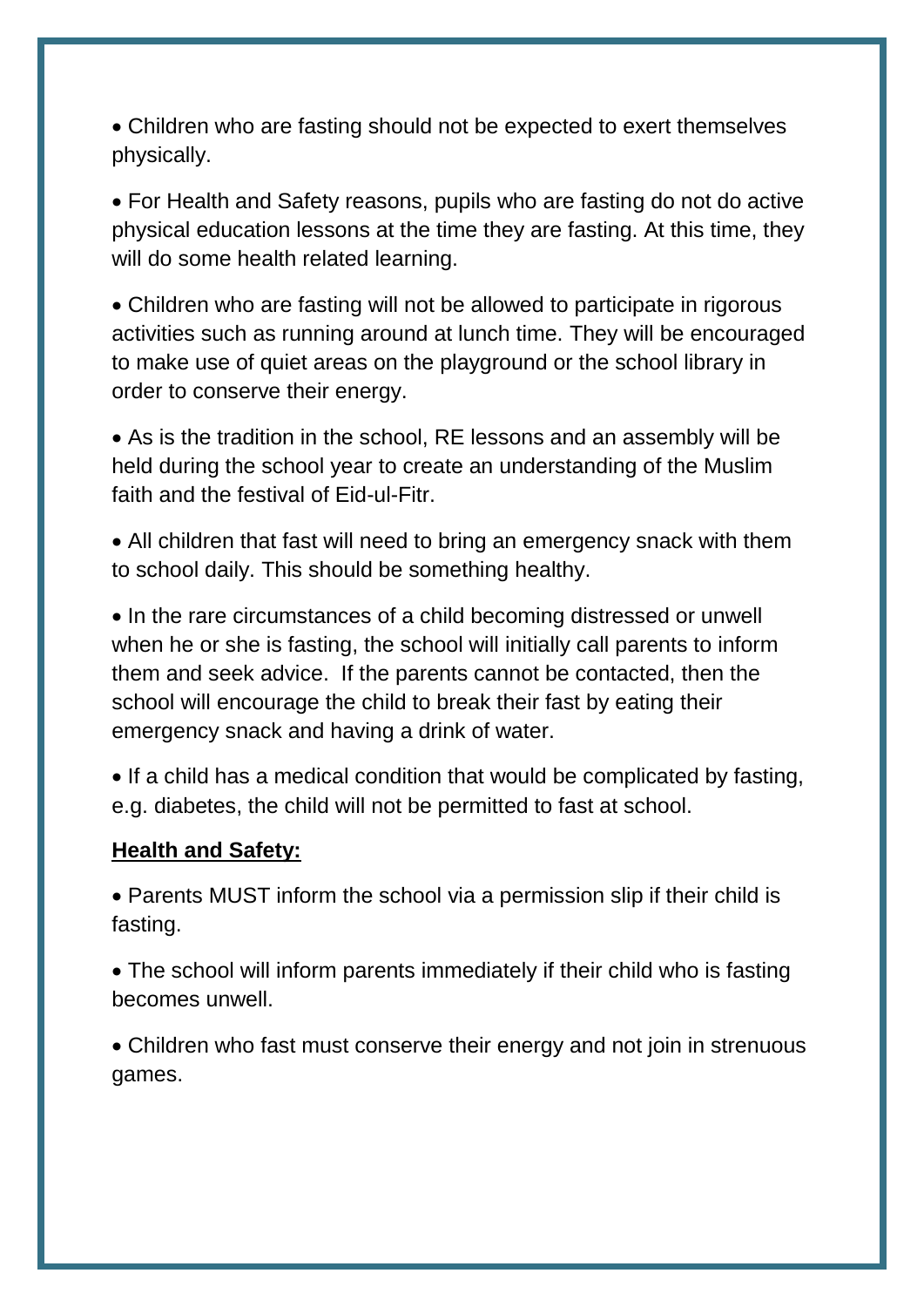# **Inclusion:**

 There is mutual co-operation between the parents of children who are fasting and the school.

 All children in the school are encouraged to feel positive about their family, their culture and their faith.

------------------------------------------------------------------------------------------------